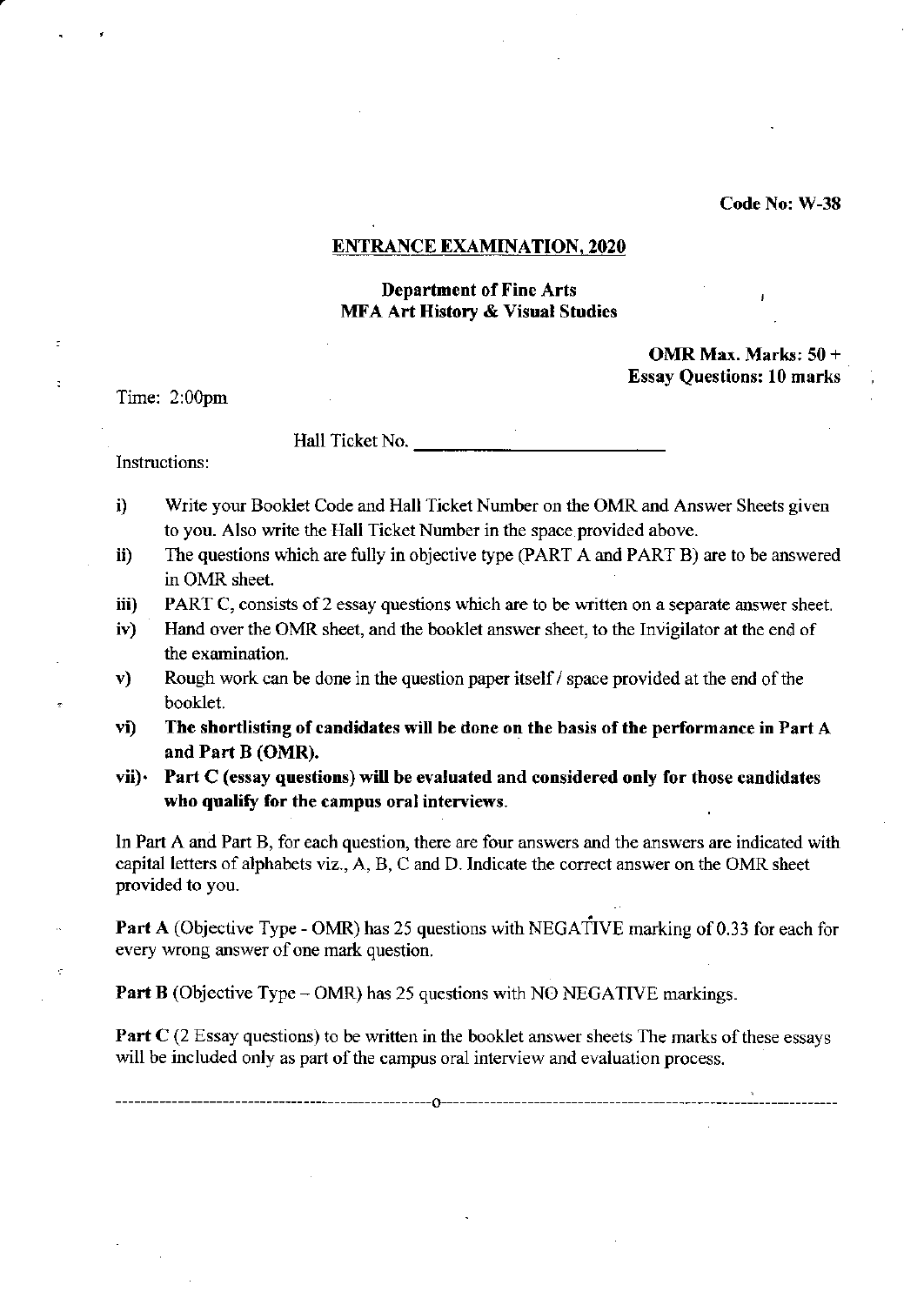### PART A

1. The book titled 'Manifestation of Siva' (1981) was written by

- A. Ananda Coomaraswamy
- B. Stella Kramrisch

r

- C. Richard C. Davis
- D. Padma Kaimal

#### 2. The sculptures at Ellora caves in Maharashtra are the representation of

- A. Buddhism, Jainism & Hinduism
- **B.** Hinduism, Judaism & Christianity<br>**C.** Judaism, Taoism & Hinduism
- Judaism, Taoism & Hinduism
- D. Hinduism, Confucianism & Jainism
- 3. Sahifa Banu was a princess and an artist in the court of
	- A. Tipu Sultan
	- B. Siraj ud-Daulah
	- C. Jahangir
	- D. Nizam-ul-Mulk
- 4. The historic city of Shahjahanabad is presently known as
	- A. Shahpur
	- B. Moradabad
	- C. Old Delhi
	- D. Agra
- 5. The artist who designed the architecture of The Laurentian Library (Biblioteca Medicea Laurenziana) in Florence was
	- A. Leonardo da Vinci •
	- B. Michelangelo Buonarroti
	- C. Michelangelo Carducci
	- D. Michelangelo Antonioni

1.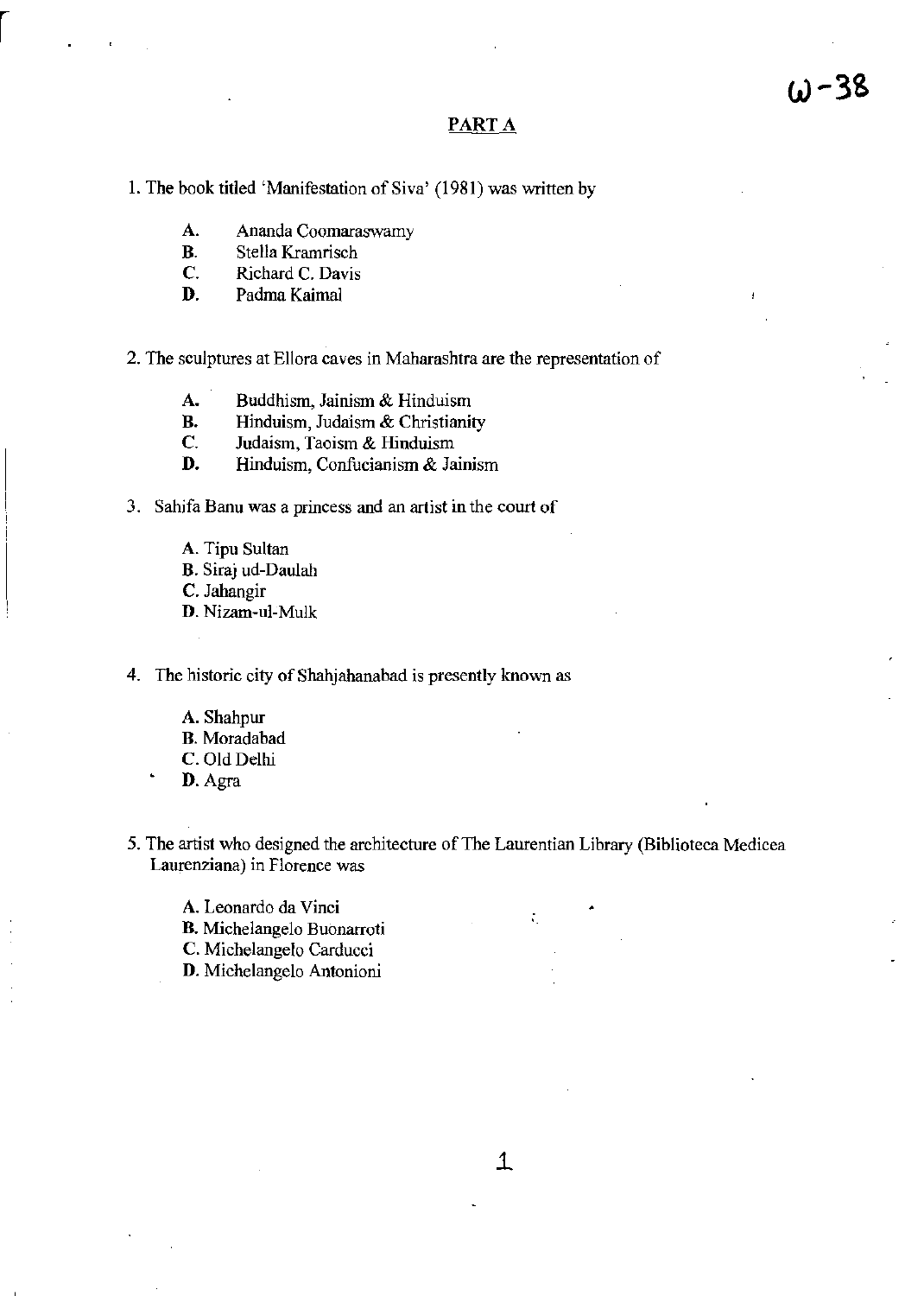6. The Renaissance artist best known for his geme paintings of peasant and landscape scenes was

- A. Pieter Bruegel the Elder
- B. Peter Paul Reubens
- C. Jan van Eyck
- D. Sir Anthony van Dyck .

7. The exhibition project titled 'Place for People' (1981) was curated by

- A. Ashish Rajadhyaksha
- B. Geeta Kapur
- C. Vivan Sundaram
- D. Raqs Media Collective

8. The Rembrandt House Museum is situated in

- A. The Hague
- B. Amsterdam
- C. Prague
- D. Leiden

9. Dr. Bhau Daji Lad Museum was fonnerly known as

A. Prince of Wales Museum, Bombay

B. Government Museum, Madras

- C. Victoria and Albert Museum, Calcutta
- D. Albert Hall Museum, London

10. The temple structure that was carved from the sikhara level was

- A. Kanchi Kailasanathar temple in Kanchipura
- B. Kandariya Mahadeva Temple in Khajuraho

C. Kailasha Temple in Ellora

D. Mukteshvara Temple in Bhubaneswar

11. Aby Warburg's project called 'Mnemosyne Atlas' was begun

- I. In 1924 to animate the viewer's memory, imagination, and understanding of what he called "'the afterlife of antiquity."
- II. In 1756 to establish himself as a German artist in London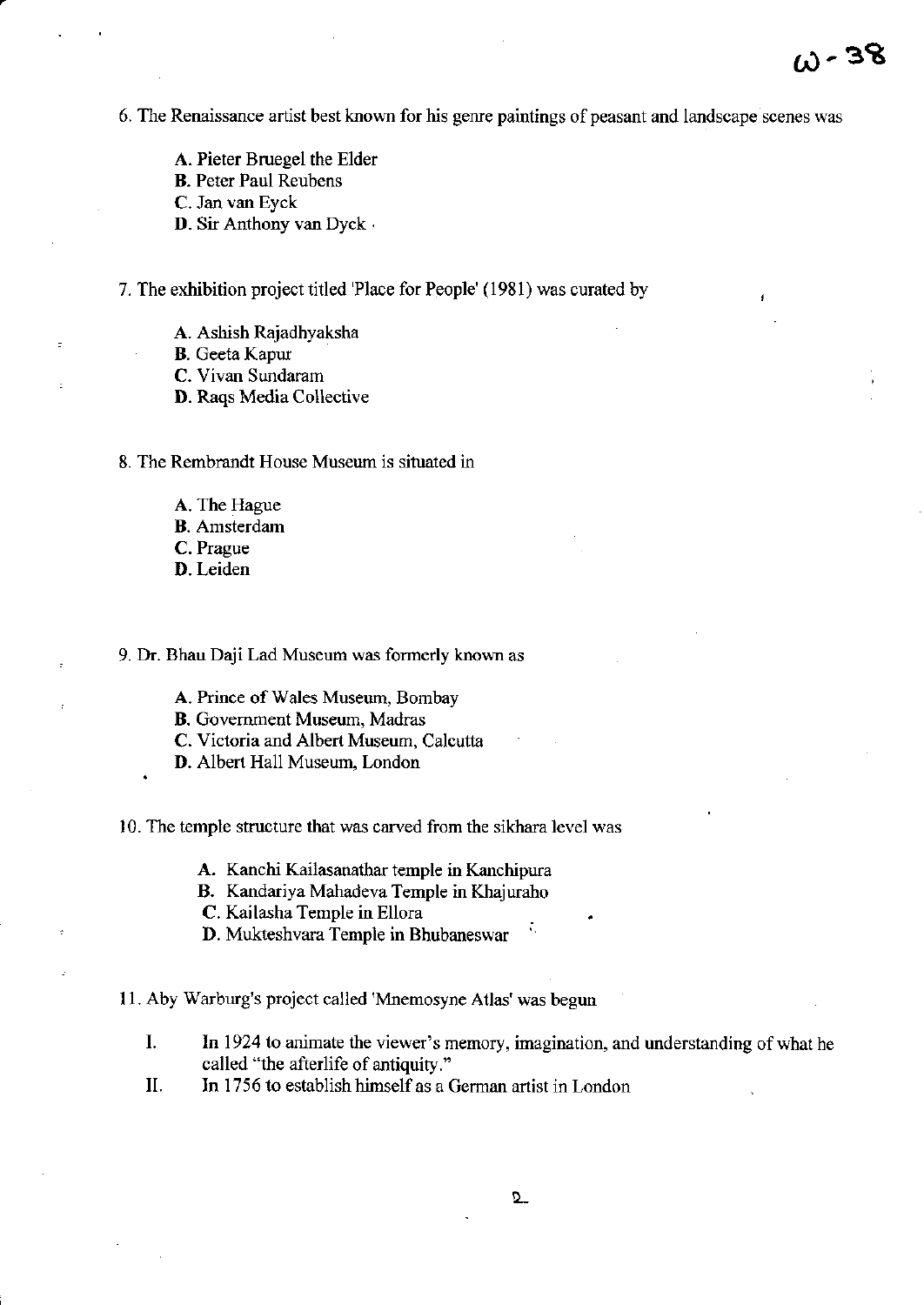- III. In 1924 to map the "afterlife of antiquity," or how images of great symbolic, intellectual, and emotional power emerge in Western antiquity and then reappear and  $\mathbb{R}^2$ are reanimated in the art and cosmology of later times and places
- IV. To theorize and downplay the role of photography on the future direction that Modern Art would take

A. I and III B. II and IV C. I and II

D. II and III

12. The Mauryan era structure found at the premises of the Mahabodhi Temple in Bodhgaya is the

I. Sanctum sanctorum; II. The enclosure around the temple; III. Ashokan pillar; IV. Vajrasana

A. III and IV B.IV c.Il! D. II and III

13. The image of boar appears in the royal emblems of the dynasties that are

I. Chola II. Chalukya Ill. Vijayanagara IV. Rashtrakuta

A. II and IV B. I and II C. III and IV D. II and III

14. The materials used in making the pigments of the mural paintings in Ajanta are

- I. Lamp black and iron oxide; II. Indigo and iron oxide; III. Iron oxide and Amethyst; IV. Ochre and lapis lazuli
- A. II and III B. I and II C. I and IV D. II and III

 $\zeta \sim \frac{4}{3}$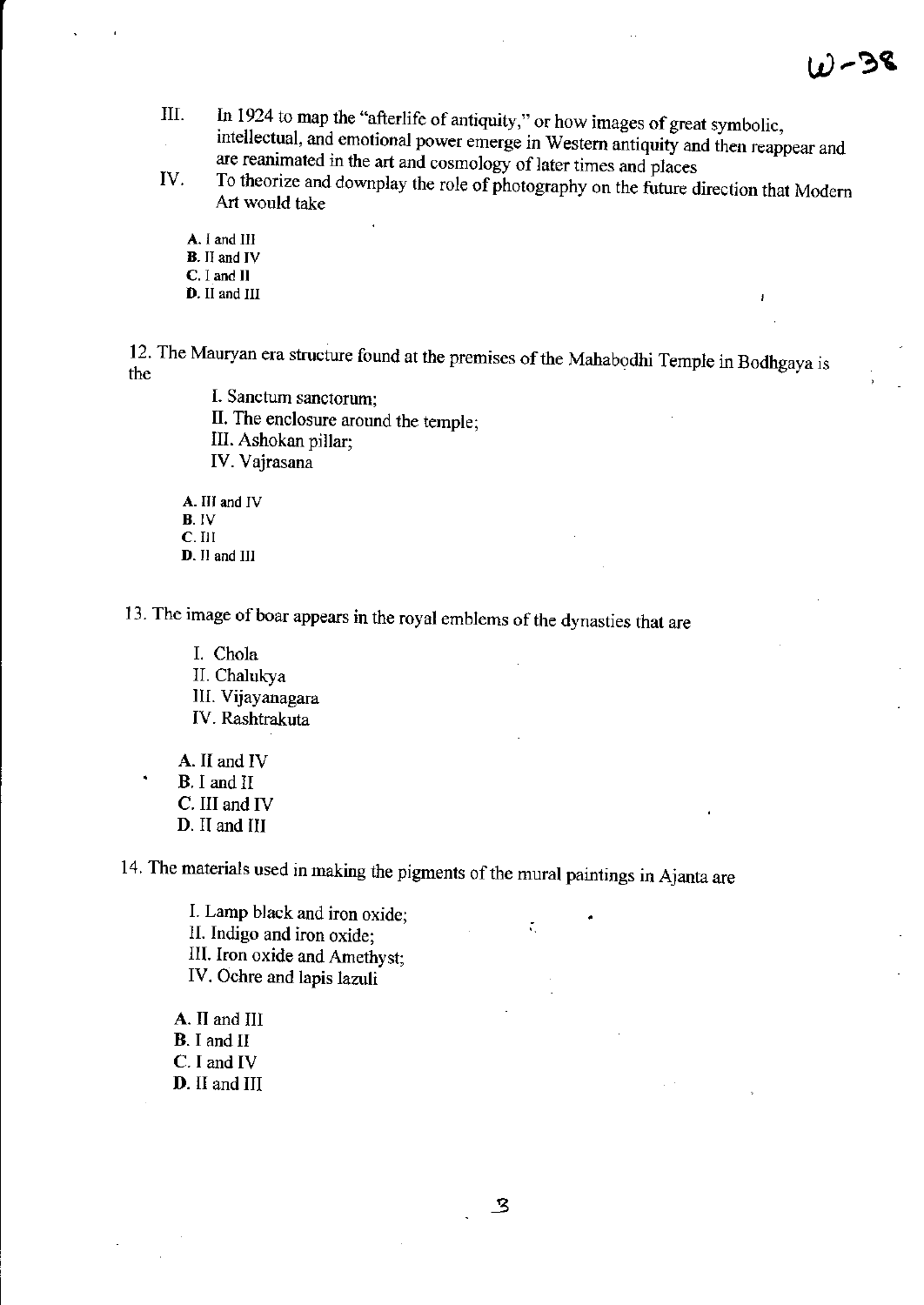**15. Who among the following played instrumental roles in the design and collection** of Bharat Bhavan in Bhopal?

 $w.38$ 

**I. J. Swaminathan;**  II. S. H. Raza; III. Charles Correa; IV. B. V. Doshi

A. I and IV B. II and III C. II and IV D. I and III

**16. Bidri is the name given to** 

I. **A metal craft tradition in the Deccan that involves using an alloy of zinc and copper; II. A metal craft in Orissa which involves embossing on tin;** 

÷.

عها

**III. A metal craft in Thanjavur that involves the lost wax process;** 

**IV. A metal craft process which involves engraving with thin sheets** of pure **silver** 

A. I and IV B. II and III C. I and III D. II and IV

**17. Which group of states were part of the Deccan Sultanates?** 

**I. Berar** 

II. Hyderabad

III. Bijapur

IV. Ahmednagar

V. Bidar

VI. Nizamabad

 $A.$  II, III, V, VI  $\mathbf{B}$ . I, III, IV, V  $C.$  I, II, V, VI **D.** II, IV, V, VI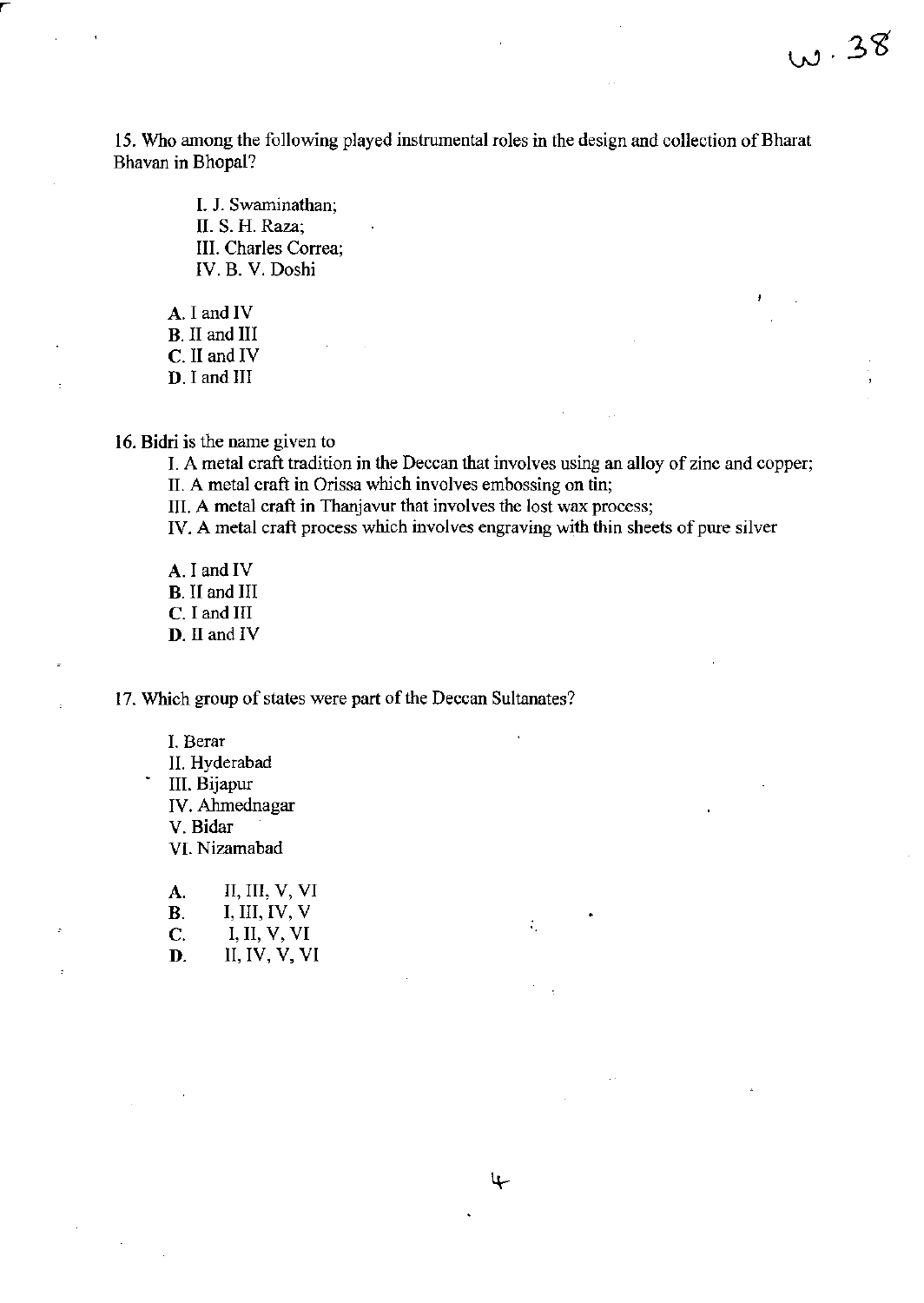18. The art movements in the nineteenth century which posed responses to the growing industrialization in Europe are:

I. Surrealism II. Impressionism III. Arts and Crafts IV. Neo-Plasticism

A. I, III, II, IV B. II and III C. II, III, IV D. I and IV

19. Which of the pairs of the art forms given below is/are correctly matched?

1. Telangana 2. Gujarat 3. Rajasthan 4. Bihar

5. Tamil Nadu

I. Pabuji Ki Phad II. Pithora III. Cheriyal Scroll Painting IV. Sujani Embroidery V. Ayyanar Terracotta

A. II, IV and V

- B. I, III, IV and V
- C. I, II, III and IV
- $\mathbf{D}$ . II, III, V and IV

20. Which of the following statements are correct?

TheNataraja of the Pathur Viswanathaswamy Temple in Thanjavur district

I. is a Chola bronze II. is also known as the London Nataraja III. was stolen for the antiquity trade IV. is now housed at the Indian Museum.

A. I, II and IV B. II and IV C. II, III and IV D. I, II and III

 $\mathcal{L}_{\mathcal{D}}$ 

•

÷,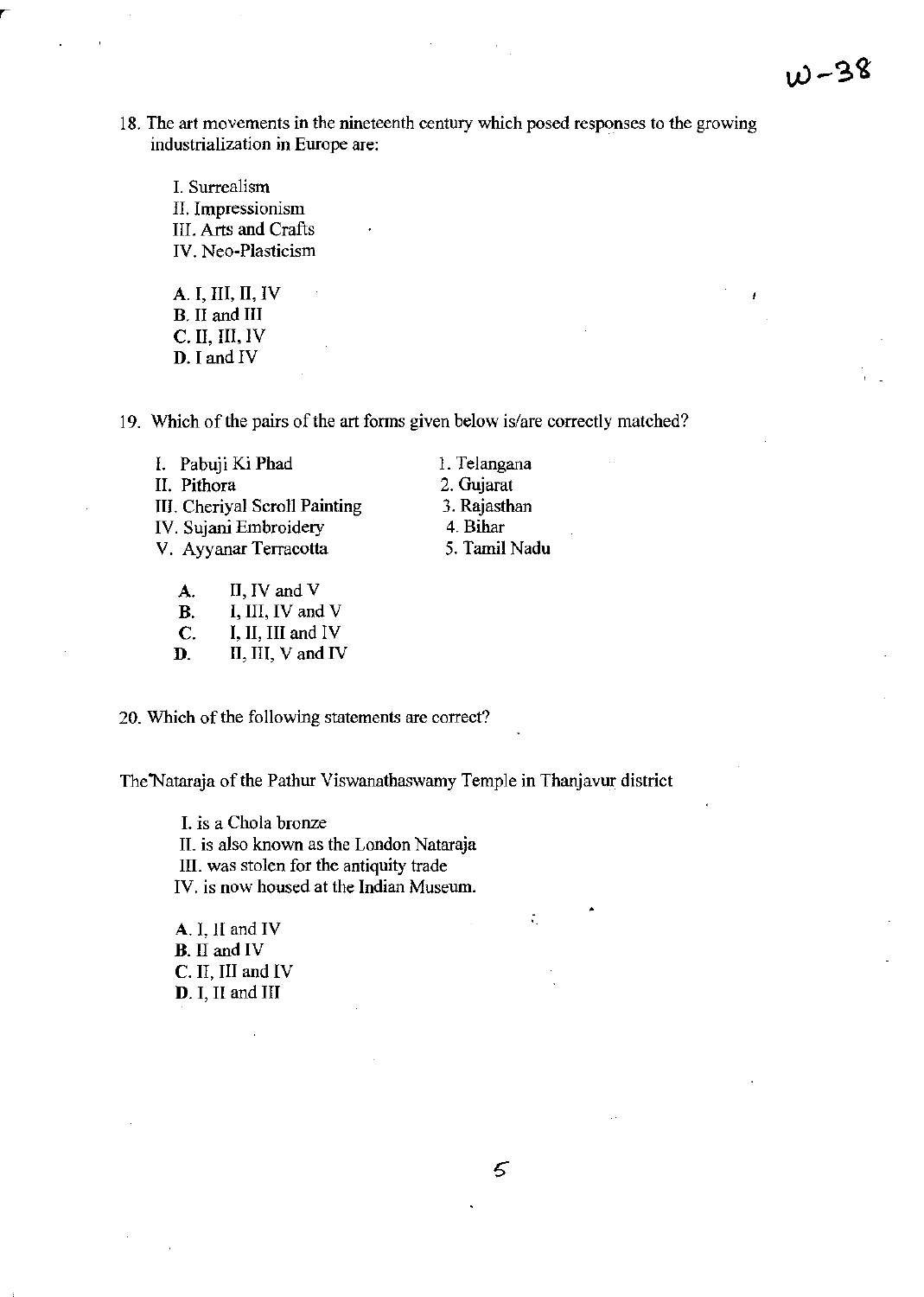#### 21. Which of the following statements are correct?

- I. Abanindranath Tagore painted 'Bharat Mata' in 1905.
- II. Gaganendranath Tagore painted his cubist inspired images in 1905
- III. Lord Curzon, the viceroy of India, proposed the partition of Bengal in 1905.
- IV. Rabindranath Tagore transfonned the Raksha Bandhan as a festival to uphold harmony in 1905
- A. I and II
- B. I, III and IV
- C. III and IV
- D. II and III
- 22. Which of the following statements are correct?

I. In 1947 India became an independent country by Indian Independence Act 1947. II. The Progressive Artists' Group (PAG) was a group of modern artists mainly based in Mumbai, was fonned in 1947. III. Satish Gujral was the founding member of PAG.

IV. Modern Architectural Research Group is based in Mumbai and publishes on art.

A. I, II and III B. I, III and IV C.I, II and IV D.I and III

23. Which of the following statements are correct?

I. India's first Biennale in contemporary art happened in Kochi in 2012

n. The Paradesi Synagogue is the one oldest active synagogue located in Kochi.

III. The Portuguese built the Mattancherry palace and gifted to Raja Veera Kerala Vanna.

IV. Vasco da Gama, the Portuguese explorer landed in Kochi 20 May 1498

A. I, II and III B. I, II and IV C. II, III and IV D. I, III and IV

24. Which of the following statements is correct?

I. Mithila Museum is in Tokomachi, Japan.

II. J Swaminathan invited artist Jangarh Singh Shyam to show his Gond art in Bharat Bhavan. Bhopal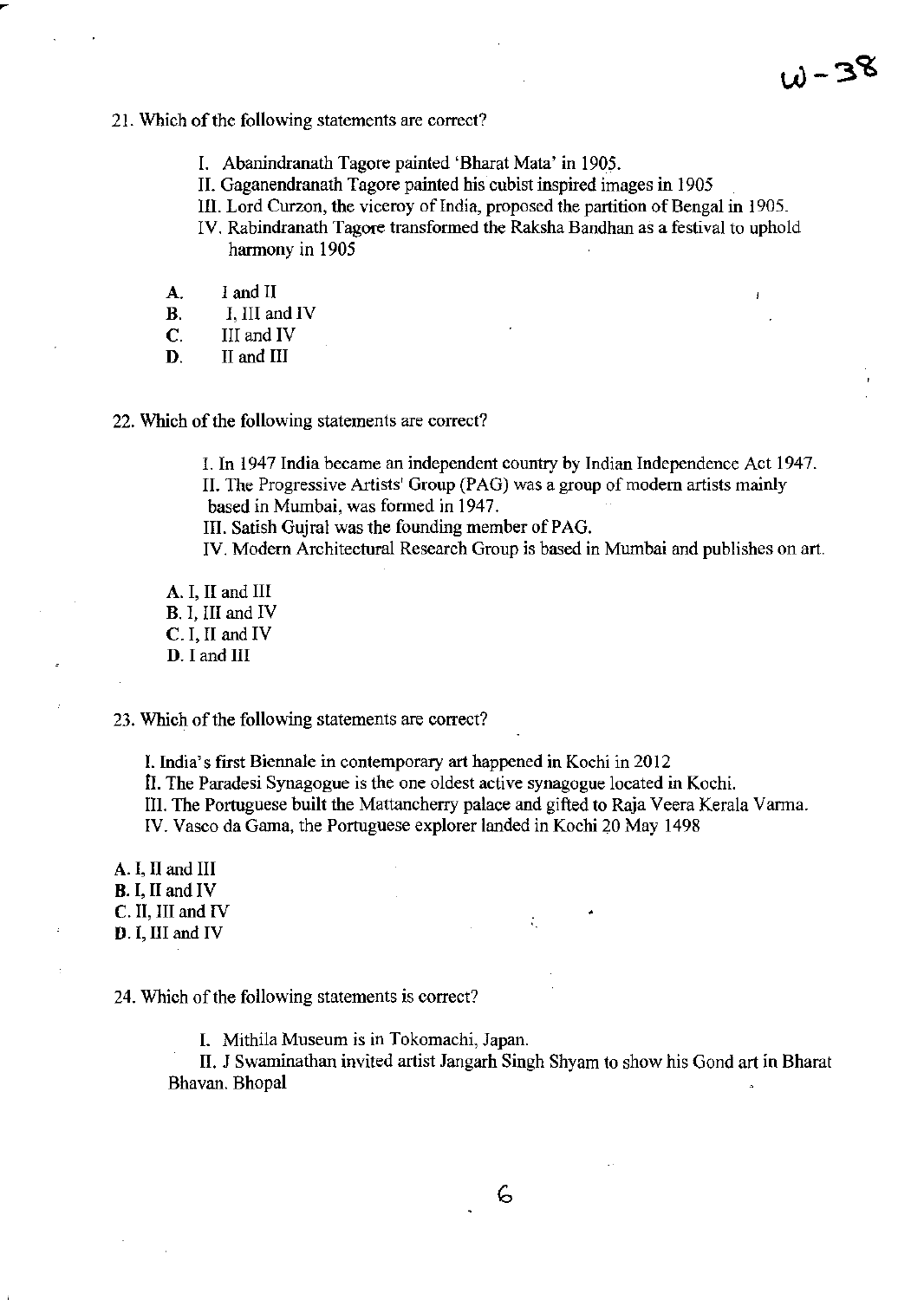**III. Jangarh Singh Shyam died during his second residency at the Mithila Museum in**  2001

**IV. Mithila Museum is in Bihar.** 

A. II, III and IV B. III and IV C. I, III and IV D. I, II and 1II

**25. 'Which** of the **following statements are correct?** 

**I. Ukiyo-e woodblock prints involve water based process**  II. It thrived from the 7th to 9th BCE **III. It is a genre of Chinese art IV. Kabuki actors were the subject ofUkiyo-e** 

A. I and II B. II and 1II C. II, III and IV D. I and IV

## Part B

**26. Paper was invented around 100 CE during** 

A. The Eastern Chalukya Dynasty

B. The Pala Dynasty

C. The Eastern Han Dynasty

D. The Gupta Dynasty

27. The essay, titled The Function of Art in Shaping Nationality (1907) was penned by

**A. Abanindranath Tagore** 

**B. Rabindranath Tagore B. Rabindranath Tagore** 

C. Mahatma Gandhi

**D. Sister Nivedita** 

**28. Which famous pilgrimage site has recently sparked the debate because of the denial of women's entry for worshipping?** 

A. Kumbh Mela in Allahabad

**B. Poush Mela in Bolpur**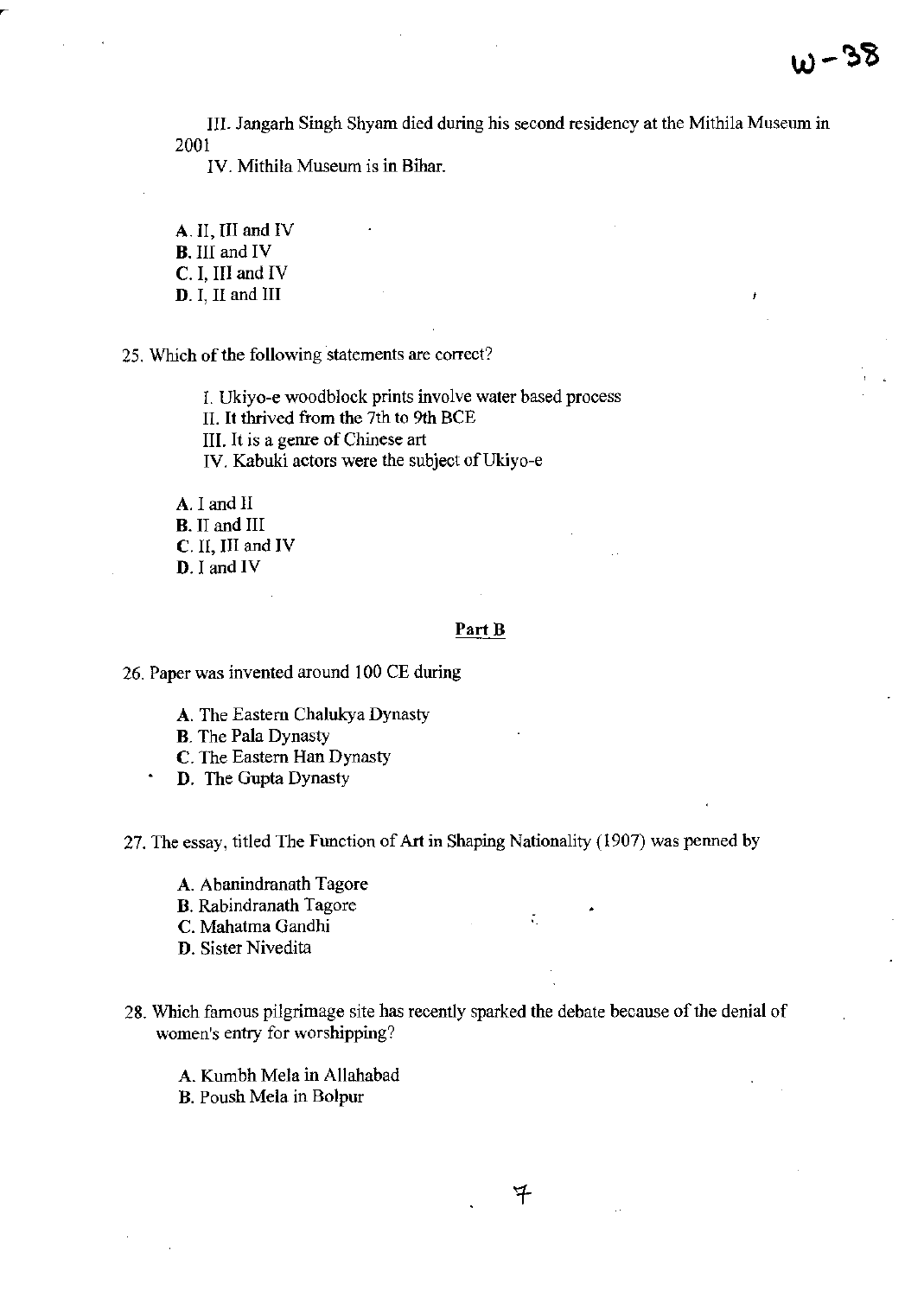**C. Sabarimala in Perinad** 

D. Pushkar Mela

**29. 'Shadow Procession' (1999) is a short film featuring paper silhouettes by** 

- A. Kara Walker
- B. William Kentridge
- C. Jan Svankmajer
- D. Genndy Tartakovsky
- 30. Kalpa Sutra is
	- **A. A manual on drama**
	- B. **A manual on the process of painting**
	- C. **A manual on erotics**
	- **D. A Jain religious text**
- **31. 'The term 'Shab-e-Mi'raj' indicates** 
	- **A. An optical phenomenon in the desert**
	- B. **A city in Iran**
	- **C. Prophet Muhammed's journey to heaven**
	- D. A Mughal atelier

**32. The Church** of Holy **Sepulchre is situated in** 

- **A.Rome**
- B. Athens
- **C. Vatican City**
- **D. Jerusalem**

33. The Great Exhibition (1851), London, took place at

- A. Crystal Palace
- B. Royal Academy of Arts
- **C. Victoria & Albert Museum**
- **D. South Kensington Museum**

**34. The original constitution** of India **was illustrated by the artists from Santiniketan that included** 

•

÷.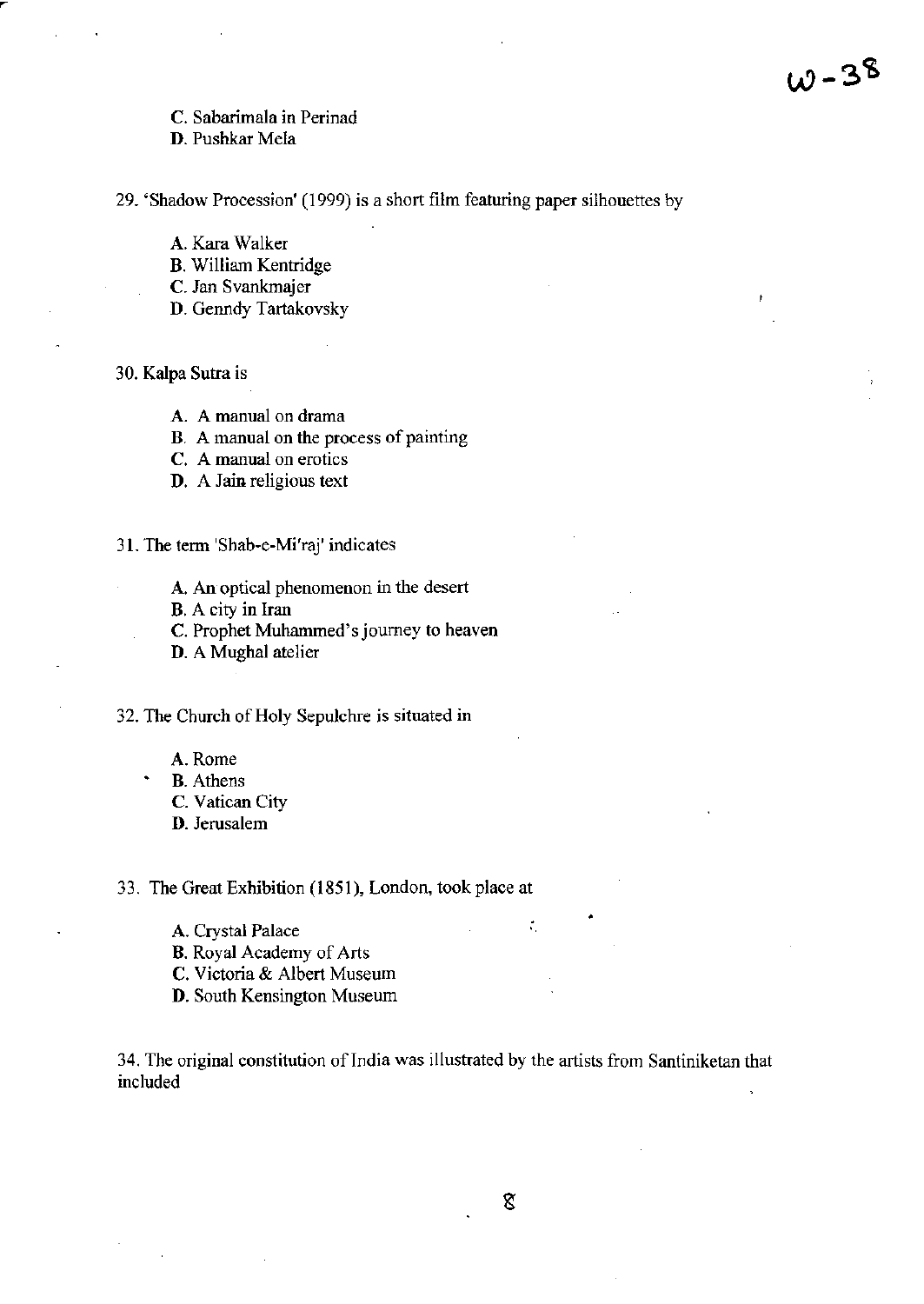- A. Narayan Shridhar Bendre<br>B. K. Venkatanna
- **B** K. Venkatappa<br>**C.** A. Ramachandr
- C. A. Ramachandran<br>D. Nandalal Rose
- Nandalal Bose

35. The peace activist in Manipur who was on a hunger strike from 2000 to 2016 for the abolition of the Armed Forces (Special Powers) Act is

- A. Kailash Satyarthi
- B. Medha Patkar
- C. Irom Sharmila
- D. Amala Akkineni

36. What does the term 'Tuscan' in the field of architecture indicate?

A. Barrel roof house of Tuscany

B. Architrave found in the classical Greek buildings

C. A type of pillar

D. Colonnade in the classical Greek buildings

37. Which set of artists were members of the 'Group 1890'?

- A. Gulammohammed Sheikh, Nalini Malani and Himmat Shah
- B. Himmat Shah, J. Swaminathan and Jeram Patel
- C. lyoti Bhatt, J. Swaminathan and Nilima Sheikh
- D. Baikrishna Patel, Akbar Padamsee and Jeram Patel

38. A royal residence that was transformed into an art academy in the late seventeenth century was

9

- A. Louvre, Paris
- B. Royal Academy of Arts, London
- C. Royal College of Arts, London
- D. Academy of Fine Arts, Vienna •

39. The Buddhist universities in ancient India were

- I. Somapura;
- II. Nalanda;
- III. Odantapuri,
- IV. Tumkur;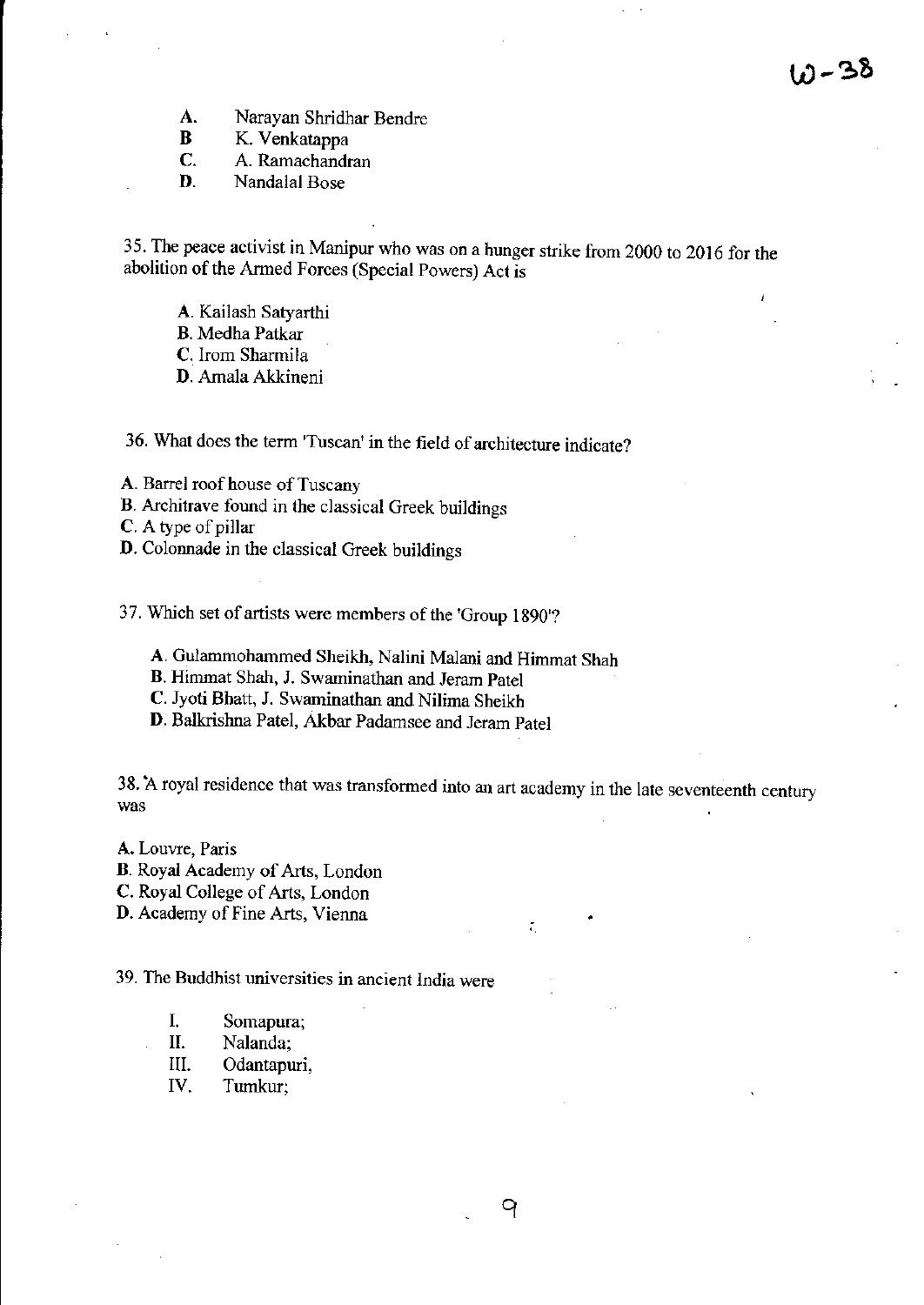- V. Dharawad;<br>VI. Takshashila
- Takshashila
- A. VI, I, III, IV and V
- B. I, II, III and VI
- 
- $C.$  II, III, IV and V<br>D. I. III, V and VI I, III, V and VI

**40. Which** of these **authors worked on colonial Indian painted photographs?** 

- A. B. N. Goswamy
- **B. Vijaya Ramaswamy**
- **C. Deepali Dewan**
- D. EbbaKoch

**41. Which** of the **pairs given above** is/are **correctly matched?** 

**1. Harnzanama II. Tutinama**  III. Muraqqa-e Gulshan IV. Razmnāma

**1. Aurangzeb**  2. Akbar 3. **Jahangir**  4. Akbar

A. I, II and IV B. II, III and IV C. I, II and III D. I and II

42. Which of the pairs given above is/are correctly matched?

**I. Dashakumaracharita II. Manasollasa**  III. Mrichchhakatika IV. Amara-Kosha V. Amuktamalyada

**1. Dandin** 

- 2. **Someshvara III**
- 3. **Amarasimha**
- 4. Sudraka
- 5. Krishnadevaraya

÷,

•

A. I, II, III, IV and V B. I, II, III and IV C. I, II and V D. I, III, IV and V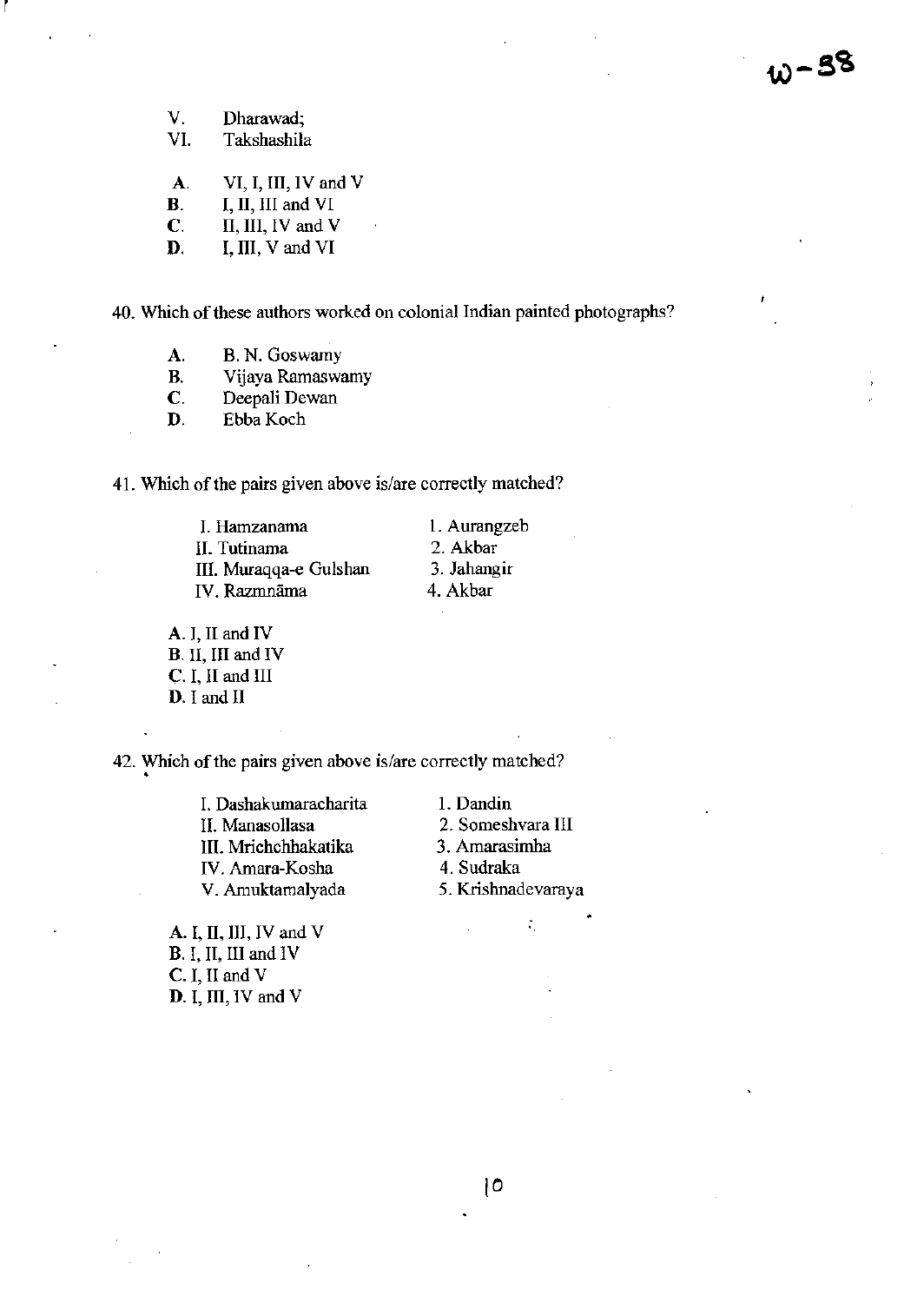$\ddot{ }$ 

**43. Which** of the **pairs given above is/are correctly matched?** 

I. Didarganj Yakshi II. Chanda Yakshi III. Manibhadra **IV. Bhutesvara Yakshis** 

 $\mathcal{L}$ 

1. 3rd century BCE 2. 5th century CE. 3. 7th century BCE 4. 2nd century CE.

A. I and IV B. II and IV C. II and III D. I and III

**44. Which is the chronological order** of the **following temples** 

- **I Lingaraja Temple in Bhubaneswar**
- **II. The Durga temple in Aihole**

**III. Bhitargaon in Kanpur** 

- IV. Ramappa Temple in Warangal
- A. I. III. II and IV
- B. III, II, I and IV
- C. II, IV, I and III
- D. IV, I, III and II

D. II and III

**45. Which** of the **pairs of authors and their books given below is/are correctly matched?** 

| I.Partha Mitter                                         | 1. Indian Art: Art & Ideas                                                 |
|---------------------------------------------------------|----------------------------------------------------------------------------|
| II. Vidya Dehejia                                       | 2. Triumph of Modernism: India's Artists and the Avant-<br>garde 1922-1947 |
| III. Jyotindra Jain                                     | 3. Other Masters: Five Contemporary Folk and Tribal<br>Artists of India    |
| IV. Kajri Jain                                          | 4. Gods in the Bazaar: The Economies of Indian Calendar<br>Art             |
| A. III and IV<br><b>B.</b> I and IV<br>$C. I$ and $III$ |                                                                            |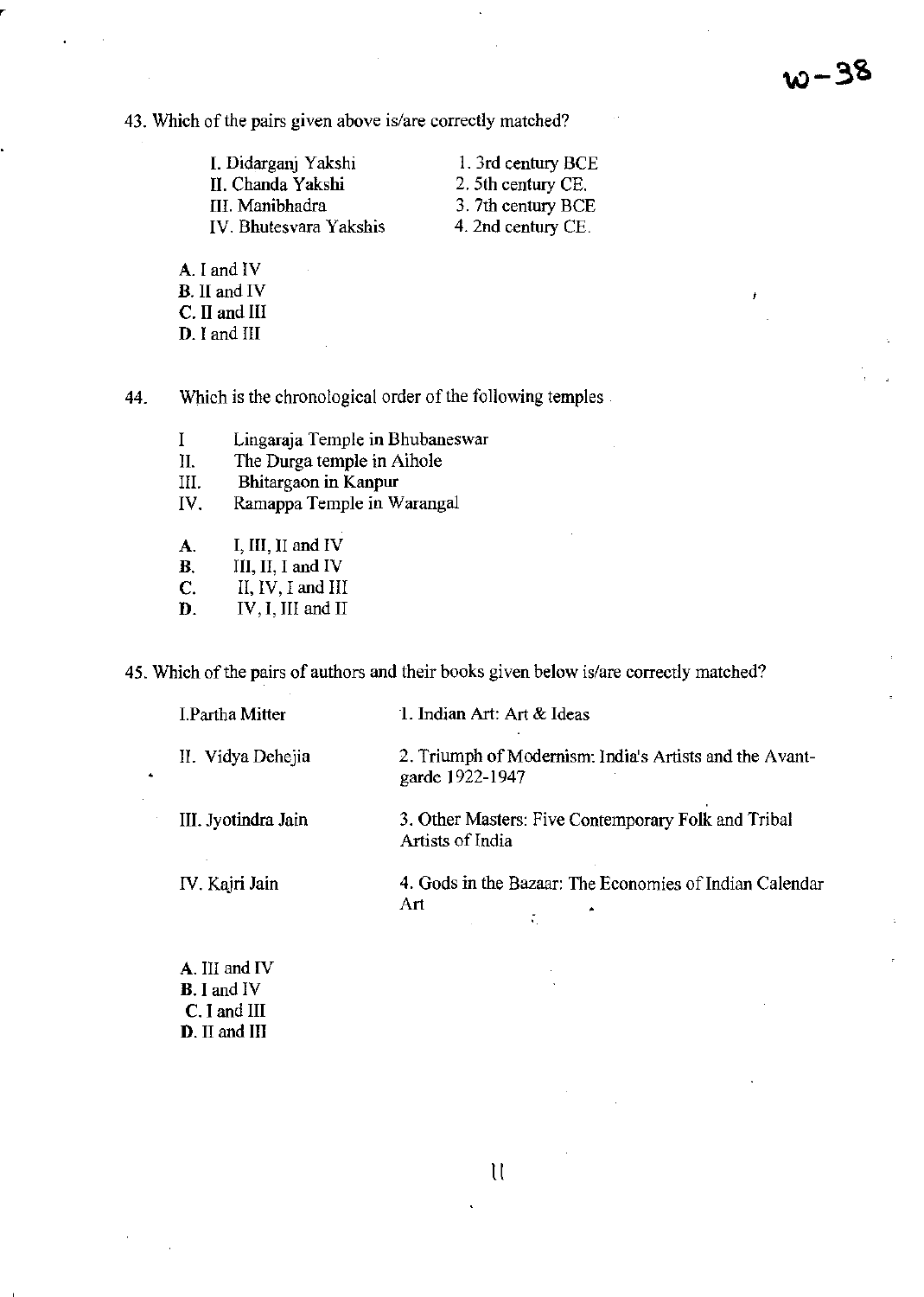**46. Which** of the **following statements are correct?** 

**I. The narratives** of the **sculptures at Bharhut stupa are visually read by following the repetition**  of the **certain symbols and forms.** 

**II. The narratives of Bharhut correspond to the Jataka stories and life of Buddha** 

**III. Sandstone is softer than granite stone.** 

**IV. The Bharhut panels are made of sandstone, hence are carved in high relief.** 

A. II. III and IV B. I, III and IV C. I. II and III D. I and IV

**47. The historic site of Pattadakal features the temples constructed in** 

**I. Ratna style;** 

II. Nagara style;

**III. Vesara style;** 

**IV. Dravida style** 

A. I and IV B. I. III and IV C. II. III and IV D. II. III and IV

**48. Arrange these institutions according to their year of foundation:** 

I. Sir J.J. School of Art. Mumbai; II. Madras School of Arts, Chennai; III. Kala Bhavana, Shantiniketan; **IV. Mayo School** of Industrial **Arts, Lahore** 

A. IV. II. I. III B. I. II. IV, III C. II, I, IV, III D. I, III, II, IV •

**49. Arrange the following manuscripts according to chronology:** 

| Ni'matnama |  |
|------------|--|
|------------|--|

**II. Harshacharita** 

III. Padshahnama

**IV. Tuzuk-e-Jahangiri**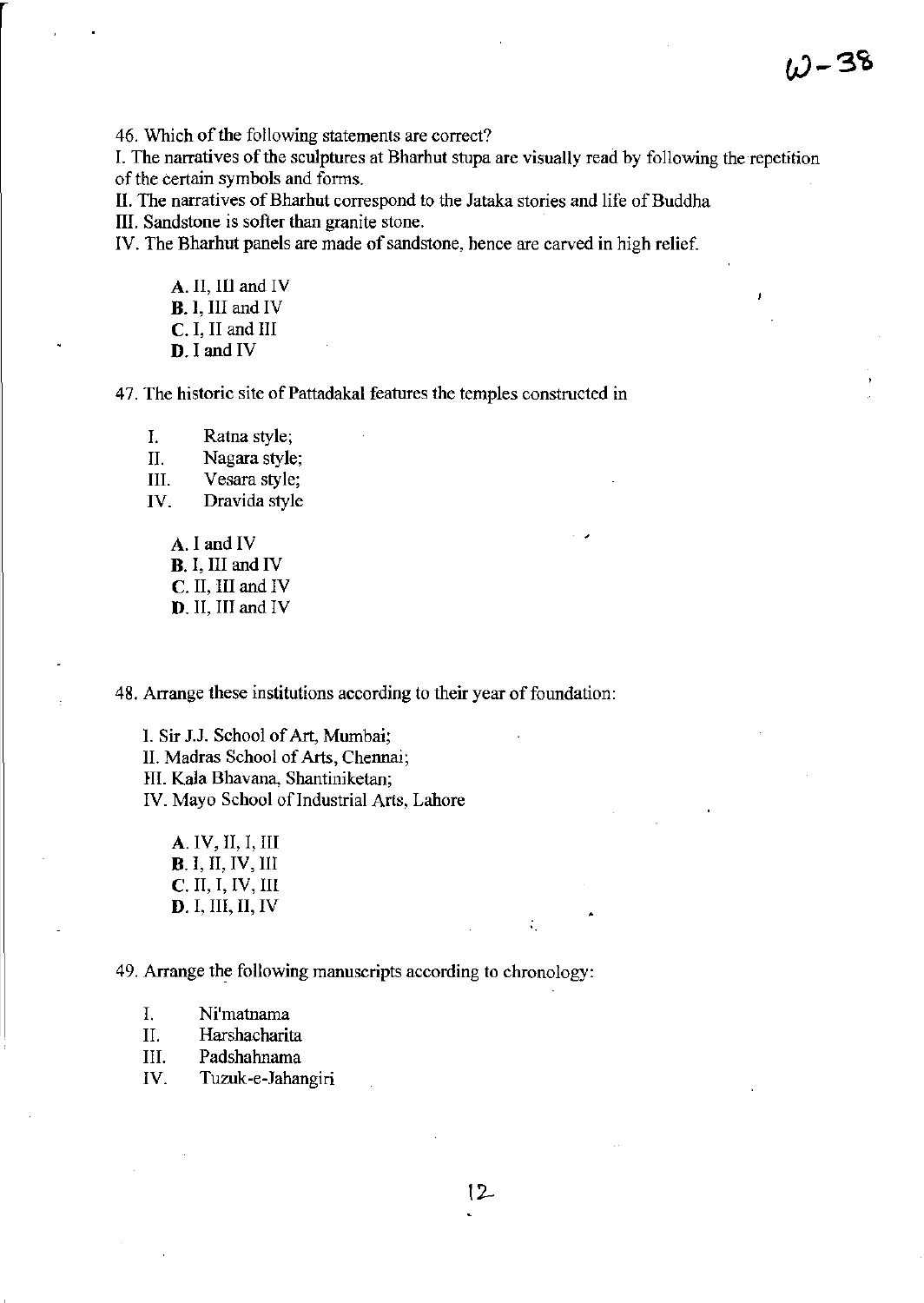A. I, III, IV, II B. II, IV, III, I C. III, II, IV, I D. II, I, IV, III

50. Kalamkari owes its name to

A. The city of Kalamkar in Iran

B. The pen that is used for free hand drawing and filling in of the colors

C. The work based on the technique used for weaving the cotton

D. The ornamental motifs used in the wood printing blocks

#### Part C

Two Essay Questions - 5 marks each.  $(5 \times 2 = 10 \text{ marks})$ The marks of these essays will be included only as part of the campus oral interview and evaluation process.

1. Write an essay on any art work/ building/ book/ or film that you have recently seen and that has impacted you deeply. Describe the image/book/building/film, as closely as you can. List as many details and facts as possible, Explain the reasons for the impact that this work has had on your own thoughts, working process and practice.

2. Identify this image in tenns of theme, material, and date (if possible). Describe the visual, sculptural and iconographic aspects of this object as best as you can. What kinds of art historical questions can one pose to this image? What do you know about how the subject matter of the work has been analyzed by artists, patrons, viewers, devotees and scholars by over the years of its history?

13

•

&~ھ